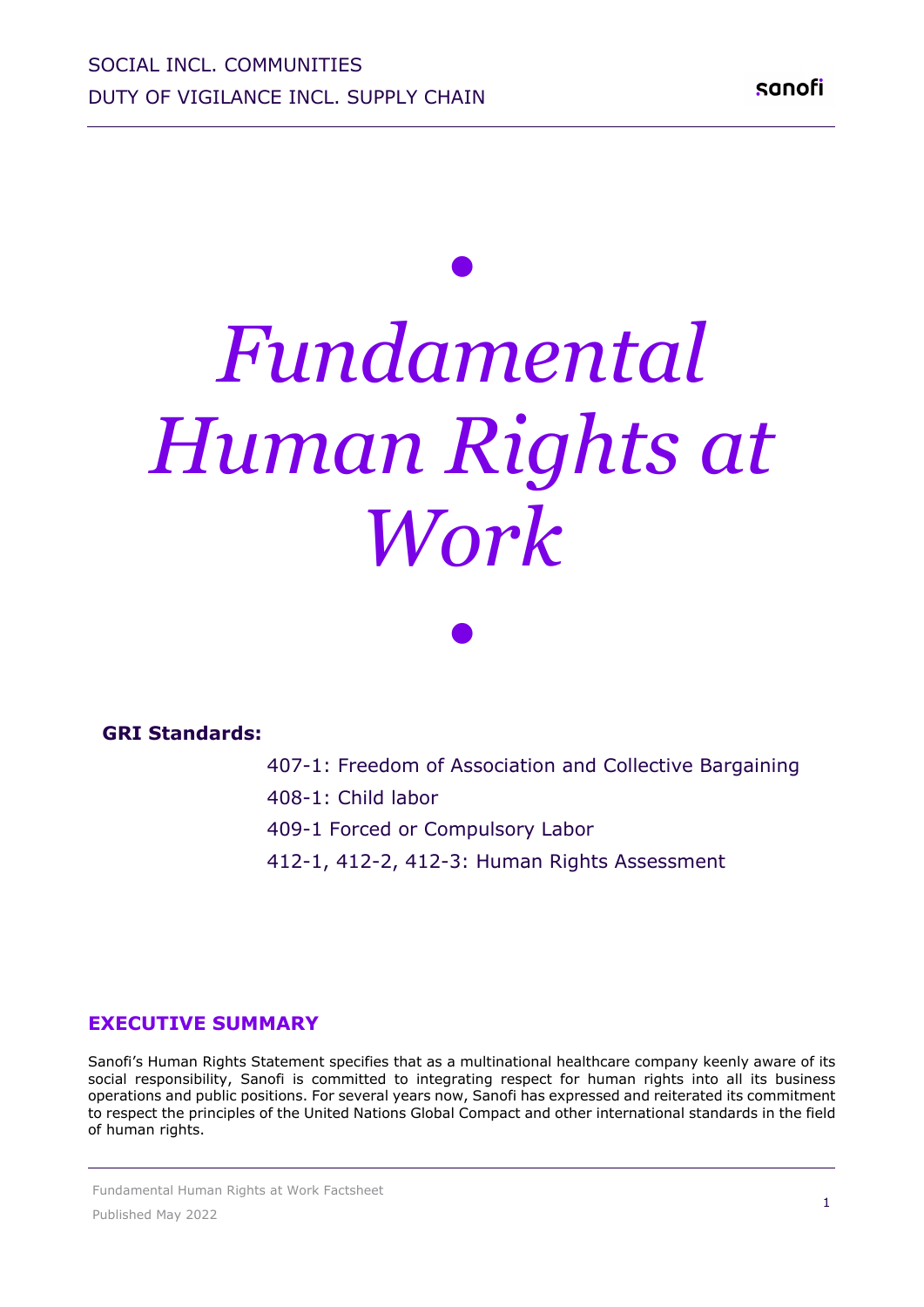Since 2015, Sanofi has also committed to uphold the international reference framework, the United Nations Guiding Principles and to exercise due diligence on the potential impacts of its activities on individuals. This factsheet aims to describe specific policies and processes implemented by Sanofi to respect the fundamental rights of workers. Fundamental rights of workers are one of the major vigilance challenges identified in the vigilance plan of Sanofi (application of the French duty of vigilance law).

*For more information on the human rights vigilance approach of Sanofi, see our [Document Center:](https://www.sanofi.com/en/our-responsibility/documents-center/all-factsheets) Human Rights Due Diligence Factsheet.*

This approach is structured around several functions: the CSR Department provides expertise on how to take human rights into account in the Company's activities, both the Procurement and the HR functions ensure the deployment of policies and action plans, and the Internal Control and Internal Audit functions ensure that its policies are deployed and respected.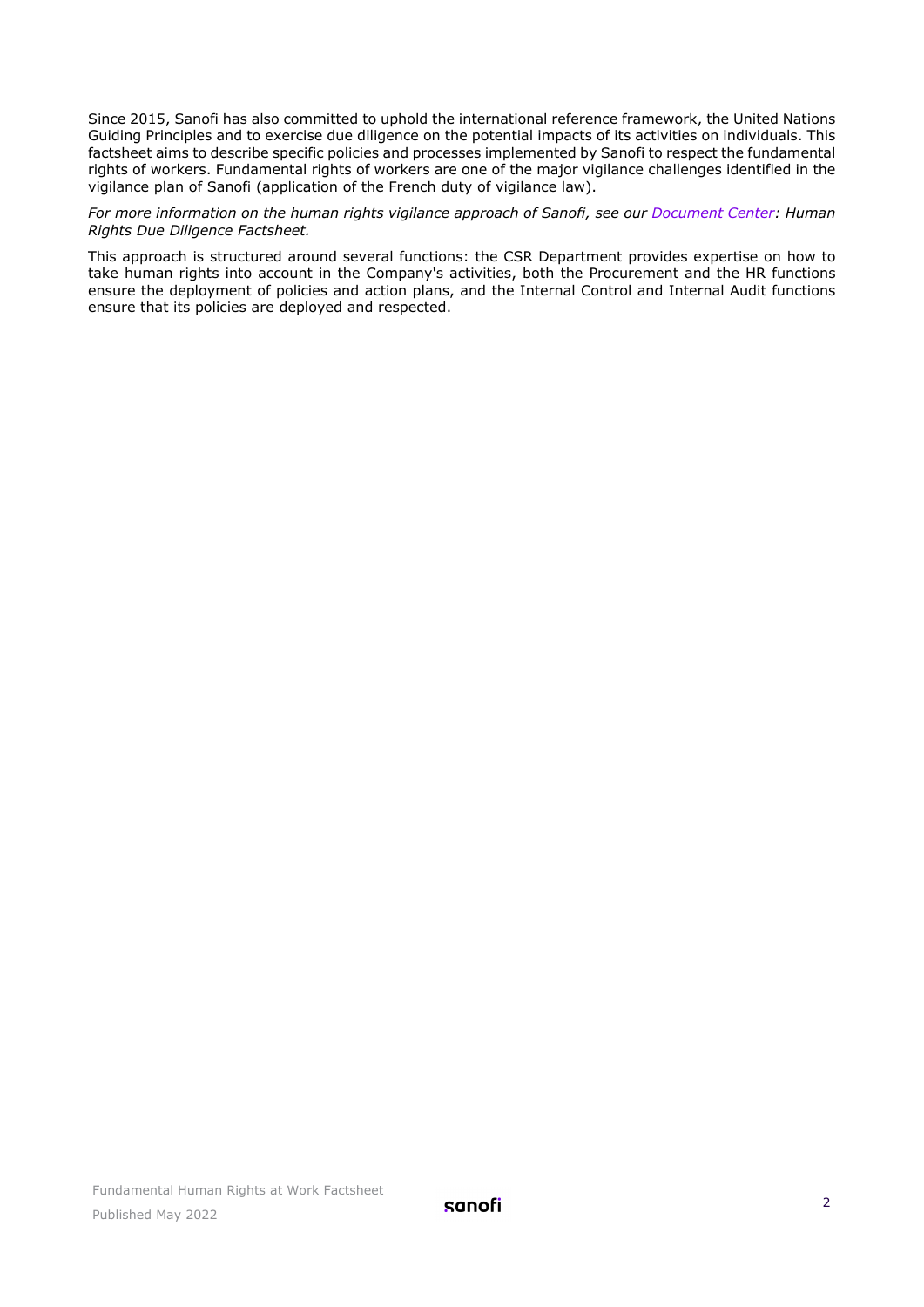# **TABLE OF CONTENTS**

| 1. Dedicated policies on fundamental rights at work  4      |
|-------------------------------------------------------------|
|                                                             |
| 1.2. COMMITMENTS OF THE POLICY ON FREEDOM OF ASSOCIATION  4 |
| 1.3. COMMITMENTS OF THE POLICY ON FORCED LABOR  5           |
| 1.4. COMMITMENTS OF THE POLICY ON CHILD LABOR  5            |
| 1.5. COMMITMENTS OF THE POLICY ON DIVERSITY INCLUDING NON-  |
|                                                             |
| 3. Implementing specific and operational due diligence      |
|                                                             |
|                                                             |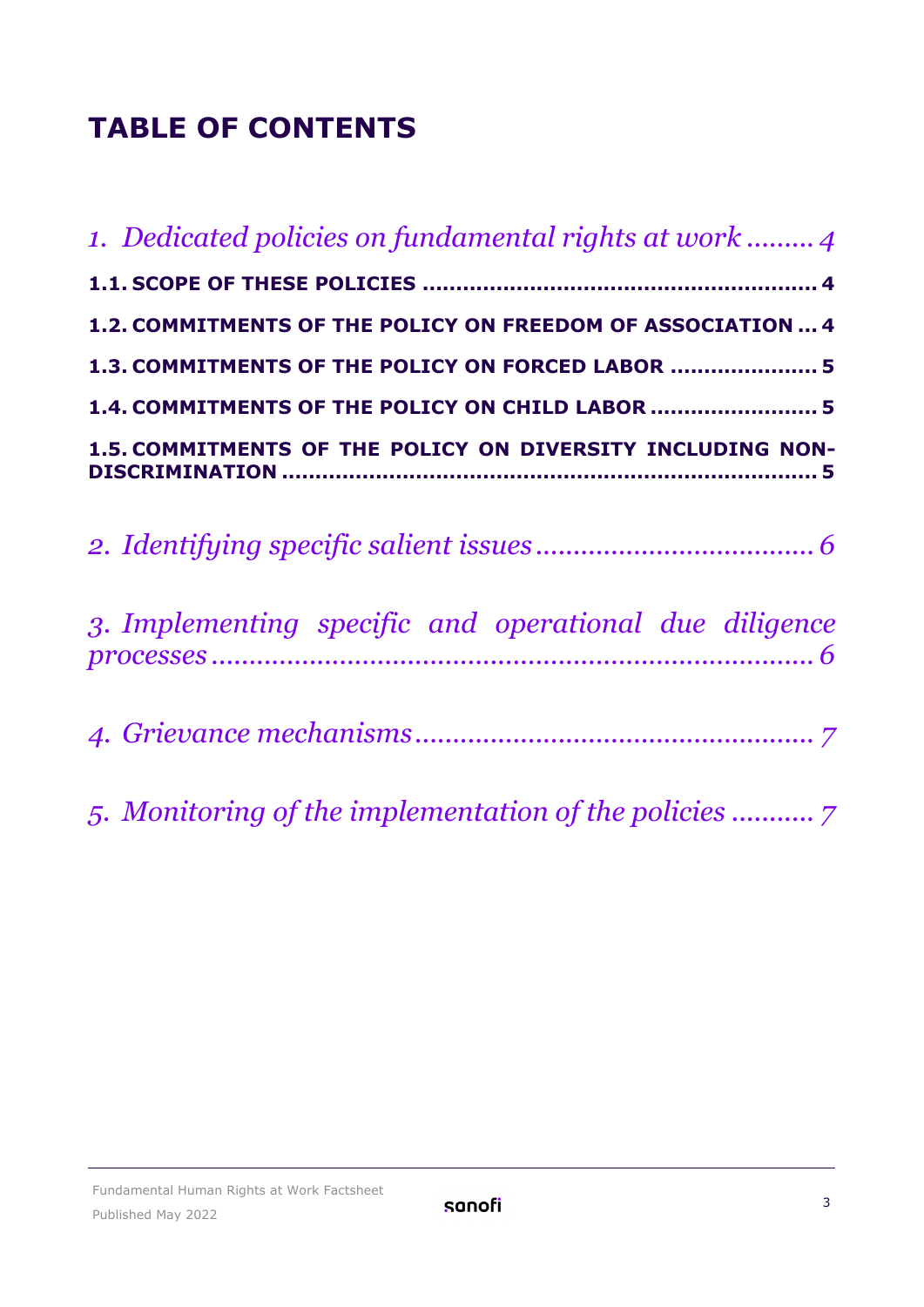# <span id="page-3-0"></span>*1. Dedicated policies on fundamental rights at work*

Since 2015, we have pursued our human rights due diligence process in line with the UN Guiding Principles with a focus on strengthening our internal guidelines on human rights at work.

To this end, Sanofi adopted three internal policies on freedom of association, on interdiction of forced labor and interdiction of child labor. Based on the UN Guiding Principles, they define the Company's commitments to respect the ILO standards and describe operational due diligence processes and grievance mechanisms to be established. They complement our existing Diversity Policy to support a comprehensive framework on human rights at work for both the Company and our suppliers.

#### <span id="page-3-1"></span>**1.1. SCOPE OF THESE POLICIES**

These three global policies apply to all Sanofi corporate functions, regions, countries and divisions worldwide.

The Responsible Procurement approach asks suppliers to comply with Sanofi's Human Rights commitments.

*For more information on actions linked to the respect of human rights by suppliers, see our [Document](https://www.sanofi.com/en/our-responsibility/documents-center/all-factsheets)  [Center:](https://www.sanofi.com/en/our-responsibility/documents-center/all-factsheets) the Sustainable Procurement Factsheet or the Human Rights Due Diligence Factsheet.* 

#### <span id="page-3-2"></span>**1.2. COMMITMENTS OF THE POLICY ON FREEDOM OF ASSOCIATION**

Sanofi commits to respect at a minimum the provisions of the ILO conventions 87 and 98 on freedom of association and the right to collective bargaining, without prejudice to more favorable national provisions. We recognize freedom of association and the right to collective bargaining and require our suppliers to comply with the same standards.

This means that:

- Sanofi recognizes that all employees are free to form and/or join a workers' organization of their own  $\bullet$ choice and does not interfere with this right;
- we prohibit any intimidation, harassment, punishment or discrimination against employees due to trade  $\bullet$ union activities and we do not discourage any employee from joining organizations of their own choosing;
- we respect the right to collective bargaining and the role of workers' organizations for the purpose of collective bargaining and we commit to bargain in good faith;
- we allow workers' organizations to act entirely independently, by giving them reasonable access to the information, resources and means necessary to accomplish their missions; and
- **•** in case of conflict between international standards and domestic laws, Sanofi aspires to international standards by finding alternatives ways to respect these rights:
	- > giving employees the opportunity to express collectively their concerns to the Company without fear of reprisal, and
	- > providing open, constructive and faithful dialogue to resolve matters relating to working conditions and employment terms and relations between employers and workers.

*For more information, see our [Document Center:](https://www.sanofi.com/en/our-responsibility/documents-center/all-factsheets) the Code of Ethics, the Suppliers' Code of Conduct and the Social Charter documents.*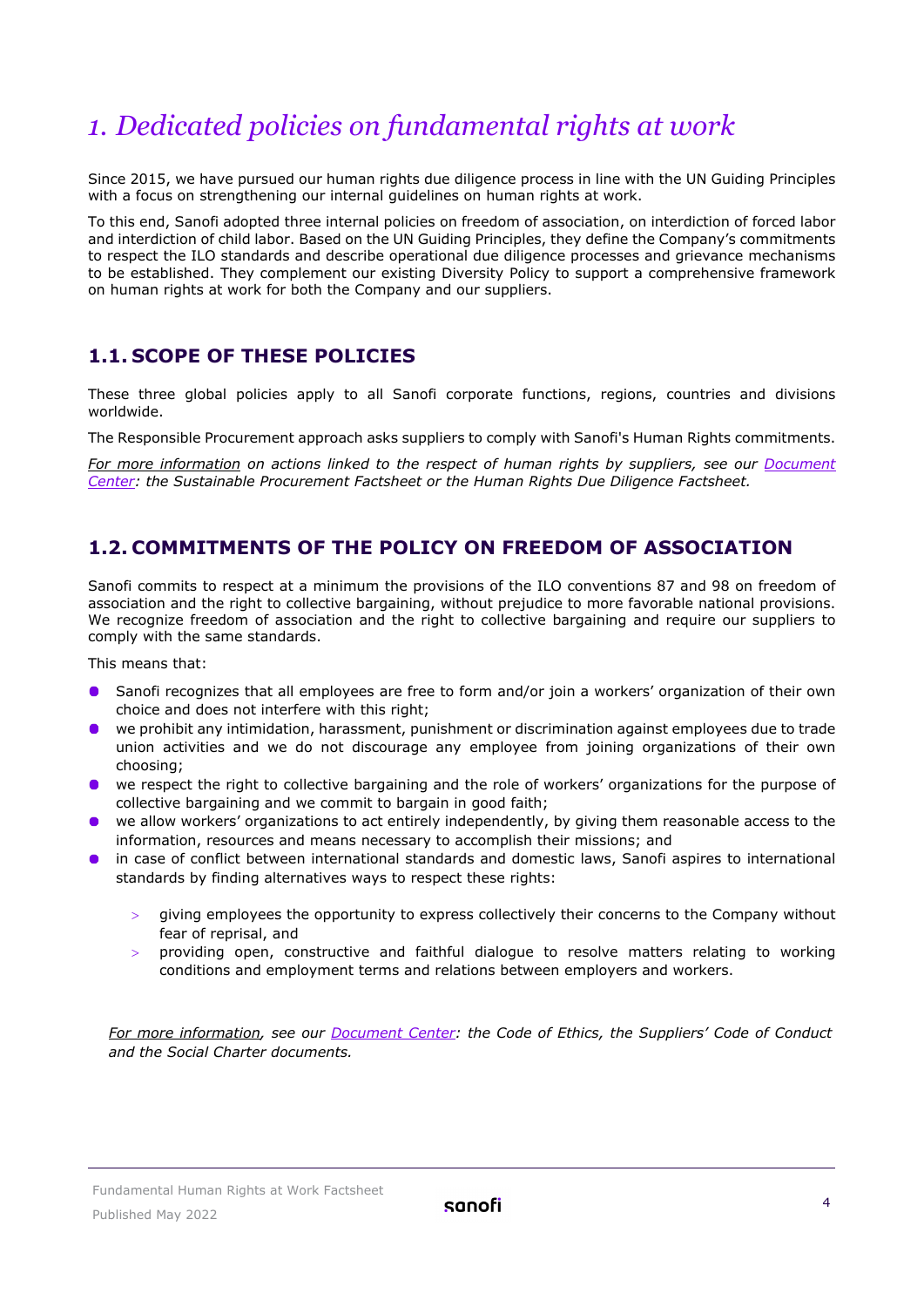#### <span id="page-4-0"></span>**1.3. COMMITMENTS OF THE POLICY ON FORCED LABOR**

Sanofi commits to respect at a minimum the provisions of the ILO conventions 29 and 105 on the abolition of forced labor, without prejudice to more favorable national provisions. We reject all forms of forced labor (included debt bondage and trafficking) as defined by these international labor standards and require our suppliers to comply with the same standards. We grant particular attention to vulnerable workers, especially migrant workers.

This means that:

- Sanofi is not engaged in and does not support worker exploitation amounting to forced labor;
- we give all employees:
	- the right to enter into employment voluntarily and freely, without the threat of penalty, and
	- the right to freely terminate employment voluntary by means of notice of reasonable length at any time and without penalty,
- we ensure that all employment contracts are written and transparent and include comprehensive provisions for employees;
- we guarantee that wages are paid regularly and allow employees and their family to meet their basic needs (according to the local context);
- we respect working time in accordance with the most favorable provisions between international standards or national legislation; and
- we ensure that our intermediaries and agencies recruitment do not use any practices which may lead to forced labor.

*For more information, see our [Document Center:](https://www.sanofi.com/en/our-responsibility/documents-center/all-factsheets) the Code of Ethics, the Suppliers' Code of Conduct and the Social Charter documents.*

#### <span id="page-4-1"></span>**1.4. COMMITMENTS OF THE POLICY ON CHILD LABOR**

According to the new Child Labor Policy, Sanofi commits to respect at a minimum the provisions of the ILO conventions 138 and 182 on the prohibition of child labor, without prejudice to more favorable national provisions. We reject all forms of child labor as defined by these international labor standards and require our suppliers to comply with the same standards.

This means that:

- Sanofi is not engaged and does not support any forms of child labor;
- $\bullet$ employment of people under the age of 15 or under the legal age for finishing compulsory schooling is prohibited; and
- no hazardous work can be performed by a person under the age of 18.

*For more information, see our [Document Center:](https://www.sanofi.com/en/our-responsibility/documents-center/all-factsheets) the Code of Ethics, the Suppliers' Code of Conduct and the Social Charter documents.*

As mentioned above, these three policies define the Company's commitments to respect the ILO standards and describe operational due diligence processes and grievance mechanisms to be established.

#### <span id="page-4-2"></span>**1.5. COMMITMENTS OF THE POLICY ON DIVERSITY INCLUDING NON-DISCRIMINATION**

Our Diversity Policy is designed to promote diversity in the broadest sense possible. It outlines the framework and principles governing non-discrimination, equal opportunity and respect for individuals.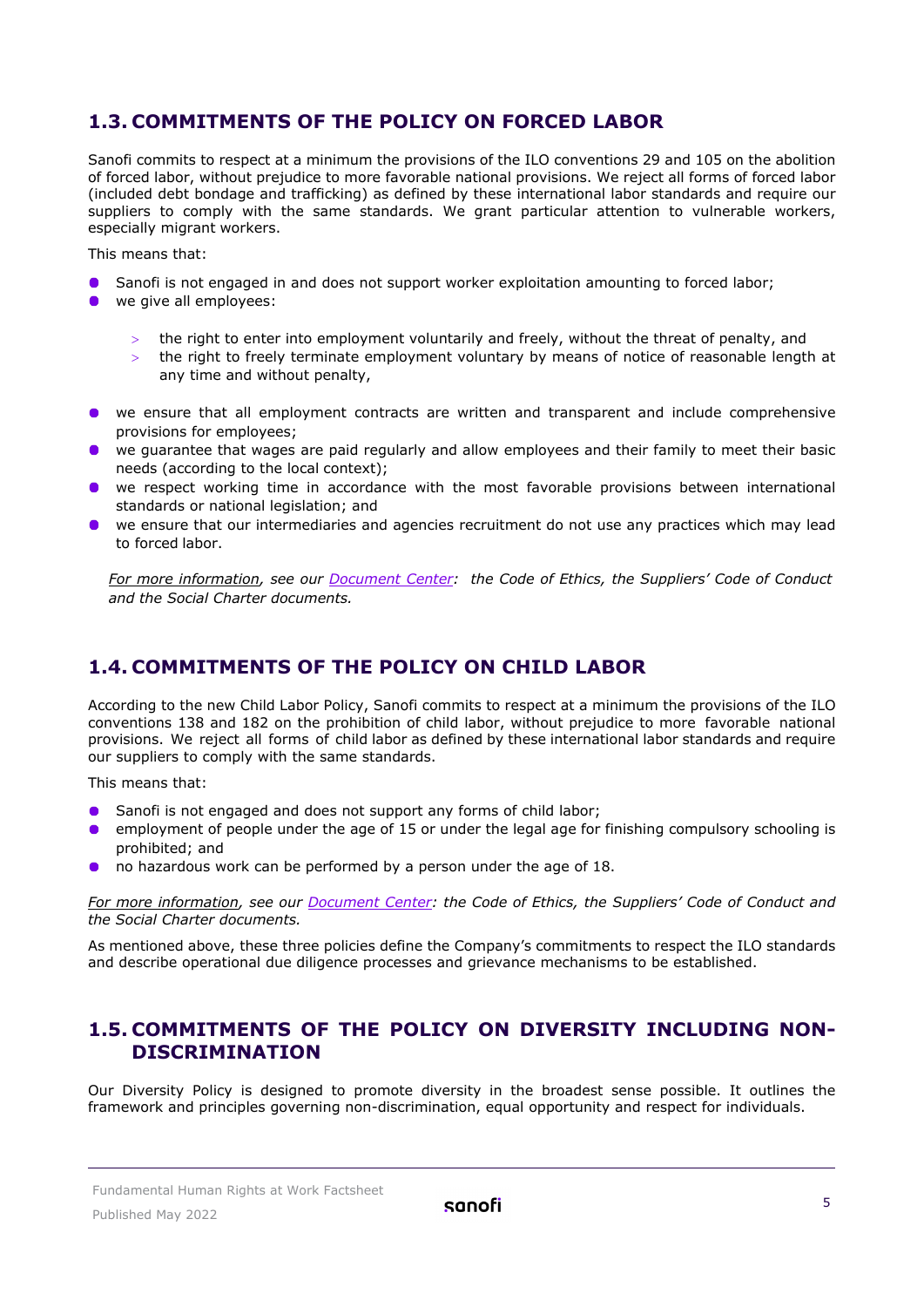We hase our commitment on:

- $\bullet$ non-discrimination, which is integrated in our Human Resources processes;
- equal treatment and equal opportunity for all;  $\bullet$
- $\bullet$ awareness and training for all employees relevant to their local environments and laws;
- $\bullet$ updating the policy's orientations and priorities on a yearly basis; and
- $\bullet$ an established procedure for employees to report complaints.

We prohibit all forms of discrimination and comply with international standards, national laws and regulations in the area of human rights and labor law.

Fostering a stimulating, creative and non-discriminatory workplace environment for all employees and contractors, while ensuring respect for diversity and personal dignity, is part of the Sanofi Code of Ethics and our Social Charter.

# <span id="page-5-0"></span>*2.Identifying specific salient issues*

With respect to Sanofi's activities, the following risks have been specifically identified as salient with respect to the fundamental rights of employees:

- $\bullet$ for activities related to sales, R&D and support functions: psychosocial risks and risks of isolated practices affecting freedom of association and the principle of non-discrimination; and
- for manufacturing and distribution activities: risk of employment of migrant workers in situations that may amount to forced labor, risk of excessive working hours, risk of a wage lower than the decent wage, risk of hazardous work performed by children under 18 years of age and impossibility for Sanofi to respect its commitments regarding freedom of association or non-discrimination in countries at risk.

The risk factors used to define human rights risks are related to the characteristics of the workforce. To assess the criticality of its risks, inherent risk factors were defined: level of qualification, working conditions, possible presence of vulnerable workers and countries of activity (laws insufficient or contrary to international standards, common practices of human rights violations, strong presence of vulnerable populations on the territory). The specific activities of employees (industrial, commercial populations, support functions, etc.) made it possible to define the probability of occurrence of each risk as well as its severity (seriousness of the potential risk and number of people potentially affected, risk of systemic or isolated violations). This methodology was developed in consultation with the Risk Department.

# <span id="page-5-1"></span>*3.Implementing specific and operational due diligence processes*

Sanofi implements a global "freedom of association," "interdiction of child labor" and "interdiction of forced labor" due diligence process:

- at every level of the Company, vigilance must be reinforced to ensure appropriate mitigation of the risk of non-respect of freedom of association, use or benefit of forced labor and use or benefit of child labor;
- adequate internal control measures must be in place to ensure respect of freedom of association and no use of forced labor or child labor; and
- the Procurement Risk Management Model must identify and assess suppliers according to their respect of freedom of association, the prohibition of forced labor and the prohibition of child labor.

These are compulsory for all business entities (corporate functions, departments and countries). Every employee must therefore be aware of and commit to individually respect the principles of the reference documents upheld by Sanofi, both internally and externally.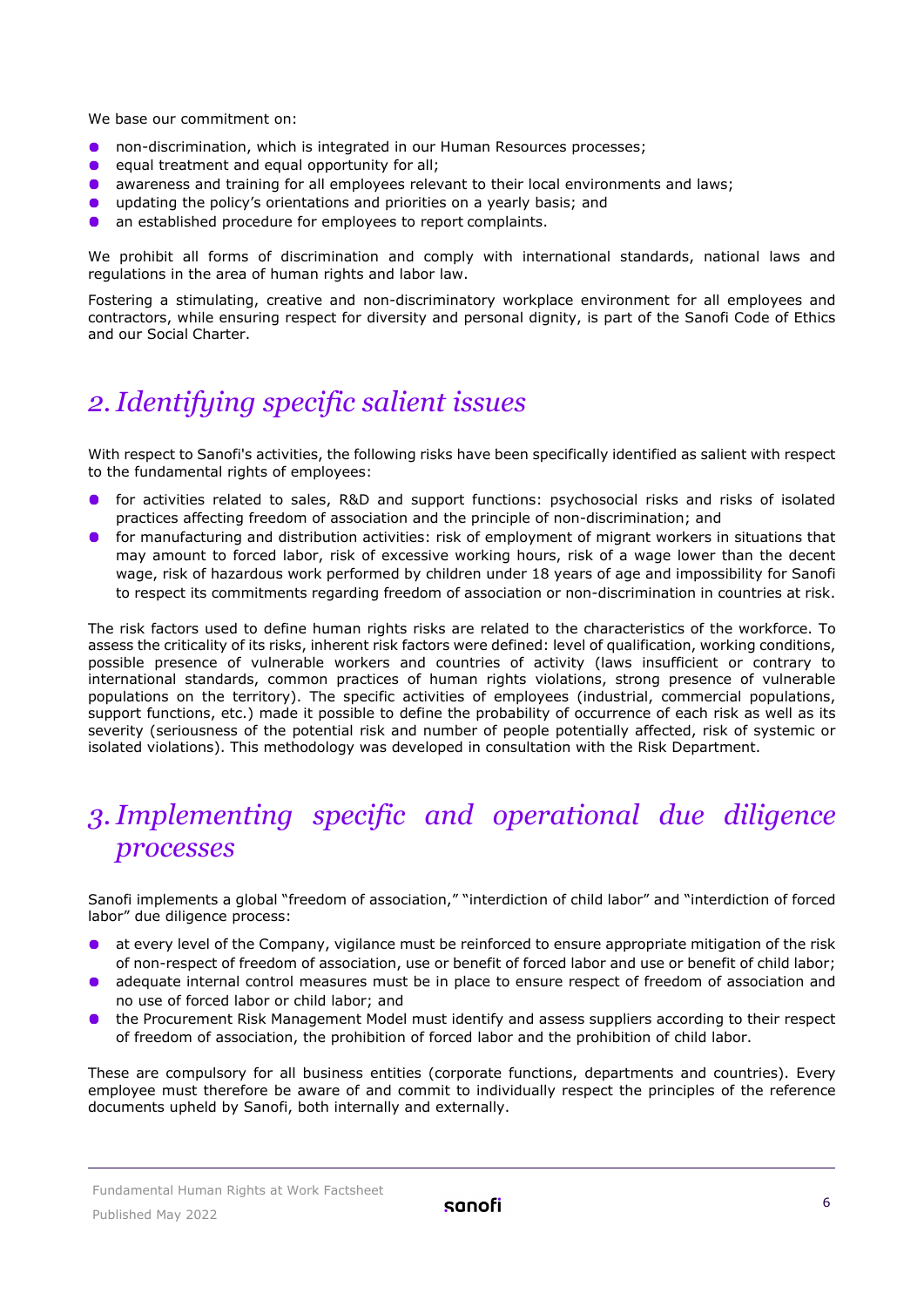#### **Implementation of the policies:**

- $\bullet$ existing processes were strengthened in 2018:
	- > revision of the "human and social rights" risk sheet in order to better qualify the "human rights" risk, understood as the risk of violating workers' human rights and the assessment of severity in relation to the severity of the impacts on employees,
	- qualification of the risks associated with respect for fundamental workers' rights and their criticality (see risk mapping), and
	- by revising existing policies to make risk assessment questionnaires mandatory and more operational and to report data to the CSR Department.

### <span id="page-6-0"></span>*4. Grievance mechanisms*

As described in the Code of Ethics and in the Alerts Management Policy, any employee must inform his or her superior or the Ethics & Business Integrity Department representative of any case or suspected case of forced labor, child labor and non-respect of freedom of association.

All Sanofi employees have access to a secured compliance helpline system available 24/7 with a dedicated web page and a toll-free number available in 28 languages. If employees have a concern or if they believe in good faith that a law, a rule or one of the principles in our [Code of Ethics](http://en.sanofi.com/csr/ethics/code_of_ethics.aspx) has been or is about to be violated, they can inform their superior or the Ethics & Business Integrity Department by using the [compliance helpline.](http://mysanofi.sanofi.com/sites/Global-Compliance/Pages/1kosJS3N/Contact_EN.aspx) Employees will not be disciplined or discriminated against provided that they act in good faith and with no malicious intent, even if the facts reported prove to be inaccurate or no further action is taken. In the United States, a toll-free external compliance helpline has been set up for Sanofi employees in accordance with local regulations and practices.

Regarding alerts related to human resources (harassment, workplace violence, etc.) and discrimination:

- > 1,137 alerts in all the countries where Sanofi operates, since January 1, 2015, representing 40% of total alerts, and
- $>$  this resulted in 366 confirmed HR cases that led to either employee dismissals (25%), warnings (35%), training and coaching (25%), or process improvements.

## <span id="page-6-1"></span>*5. Monitoring of the implementation of the policies*

We integrated human rights in our internal control manual with the implementation of a dedicated control covering freedom of association, interdiction of forced labor, child labor and diversity and put in place human rights training for the internal auditors covering the Europe, Africa, Middle East and South Asia regions.

In 2019, the mapping of human rights risks was refined in order to identify the countries where internal control efforts should be concentrated. Eighteen countries were identified as being at risk based on the following criteria: level of country risk, number of employees and presence of production or distribution activities. They represent approximately one third of Sanofi's workforce. Of these 18 countries, seven have already been audited, representing more than a quarter of Sanofi's workforce.

In 2021, 17 countries (Algeria, Brazil, China, Colombia, Egypt, India, Indonesia, Mexico, Pakistan, Russia, Saudi Arabia, South Africa, Thailand, Tunisia, Turkey, Venezuela and Vietnam) responded to the internal control questionnaire. The main results are as follows: